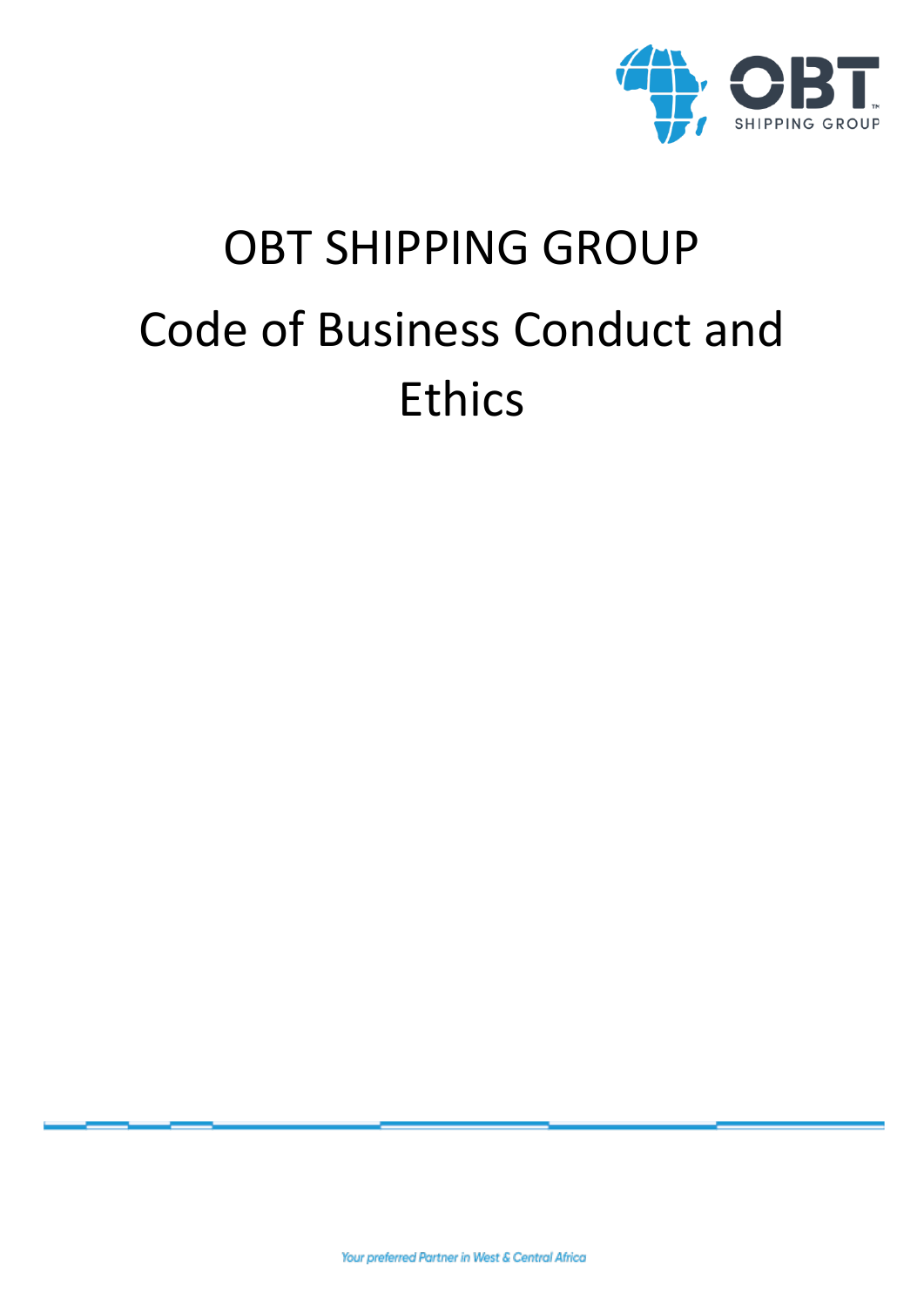

## **1. Purpose**

- 1.1 The purpose of this Code is to enhance ethical and transparent process in managing the affairs of the companies within the OBT Shipping Group (the companies within the OBT Shipping Group are hereinafter referred to as "the Company" and/or "Companies"). The code is in alignment with Companies vision and values to achieve its mission & objectives.
- 1.2 It is principally designed to communicate our business values to our employees, so that they may be a positive force within our day-to-day interactions, both internally and externally. In addition, this Code serves as charter to our clients, partners, and other business relations, indicating the Companies commitment to ethical and honourable business practises

# **2. Business ethics policy**

- 2.1 Our ethical principles commit the businesses and relevant Persons to:
	- provide high quality products and services,
	- maintain high standards of business ethics and corporate governance
	- ensure the safety of employees, customers, suppliers, business associates and the general public as a whole
	- meet the highest standards in discharging our corporate social responsibility commitments
	- behave with courtesy and respect to everyone we encounter within the course of our business
	- privacy of others and the confidentiality of information received in the course of business dealings are respected
- 2.2 In return, we expect our business partners to promote the application of this Code in all dealings and to adhere with similar business ethics.

# **3. Corporate Social Responsibilty**

- 3.1 Corporate Social Responsibility is the concept whereby organizations integrate social and environmental concerns into their business processes and into their dealings with their stakeholders on a voluntary basis. The Companies are dedicated to adopting best practice in this matter.
- 3.2 We are fully devoted to the principle of CSR and expects CSR to become embedded, where appropriate, in our policies and practices, for the benefit of staff as well as the broader community. We aim to be recognized as an organization that is transparent and ethical in all our dealings, as well as making a constructive impact on the community in which we operate.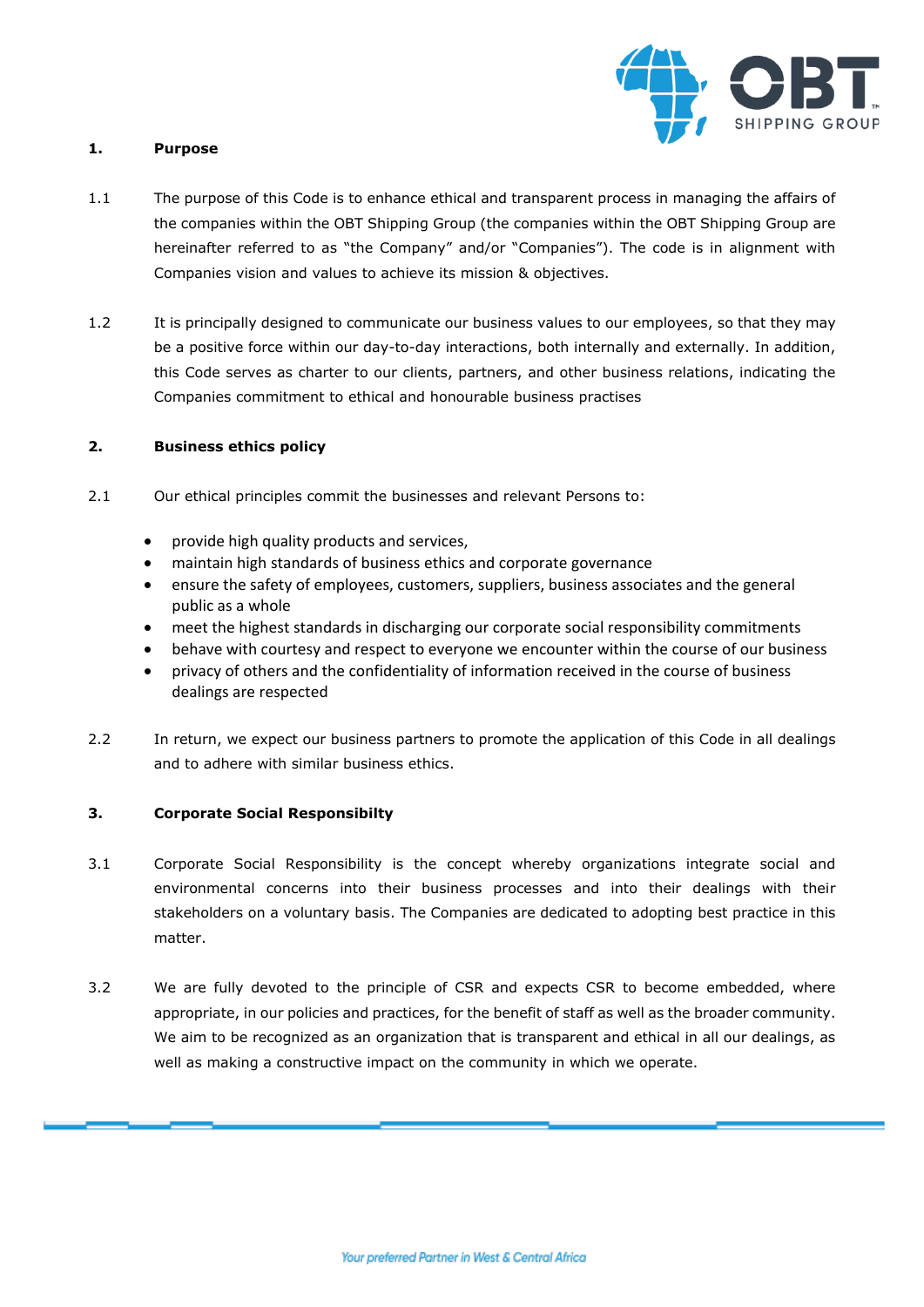

3.3 OBT Shipping Group also supports various charitable organizations such as Red Cross, Mercy Ships and other deserving causes in both our region (primarily West Africa) and the rest of Africa.

## **4. Child Labor & Forced Labour**

4.1 OBT Shipping strongly opposes the use of child labour and any form of forced labor.

## **5. Occupational Health & Safety**

- 5.1 OBT Shipping Group is committed to ensuring the health and safety of our employees, our customer's employees, and the general public. We believe that incidents and injuries are preventable, and that a job is only well done if it is done safely. We have documented Quality, Health, Safety and Environmental policies in place, and work systematically under and in accordance with the Labor Laws of the countries in which we operate.
- 5.2 It is also a part of the personal responsibility of each individual employee to avoid risk by means of foresighted, careful and safety-conscious behaviour.

## **6. Human Rights**

6.1 In line with our values and commitments, we respect human rights throughout our activities and business relations in every country where we operate, whether high or low risk, conflict-affected or not, our goal is to ensure that we do not have adverse impact on human rights.

#### **7. Discrimination and Harassment**

- 7.1 The Company is an equal opportunity employer in hiring and promoting practices, benefits and wages. We will not tolerate discrimination against any person on the basis of race, religion, color, gender, age, marital status, national origin, sexual orientation, citizenship, or any other basis prohibited by law in recruiting, hiring, placement, promotion or any other condition of employment.
- 7.2 Company policy strictly prohibits any form of harassment in the workplace, including sexual harassment. This policy applies to conduct that is made a condition of employment, is used as a basis for employment decisions, creates an intimidating, hostile or offensive working environment, or unreasonably interferes with an individual's work performance.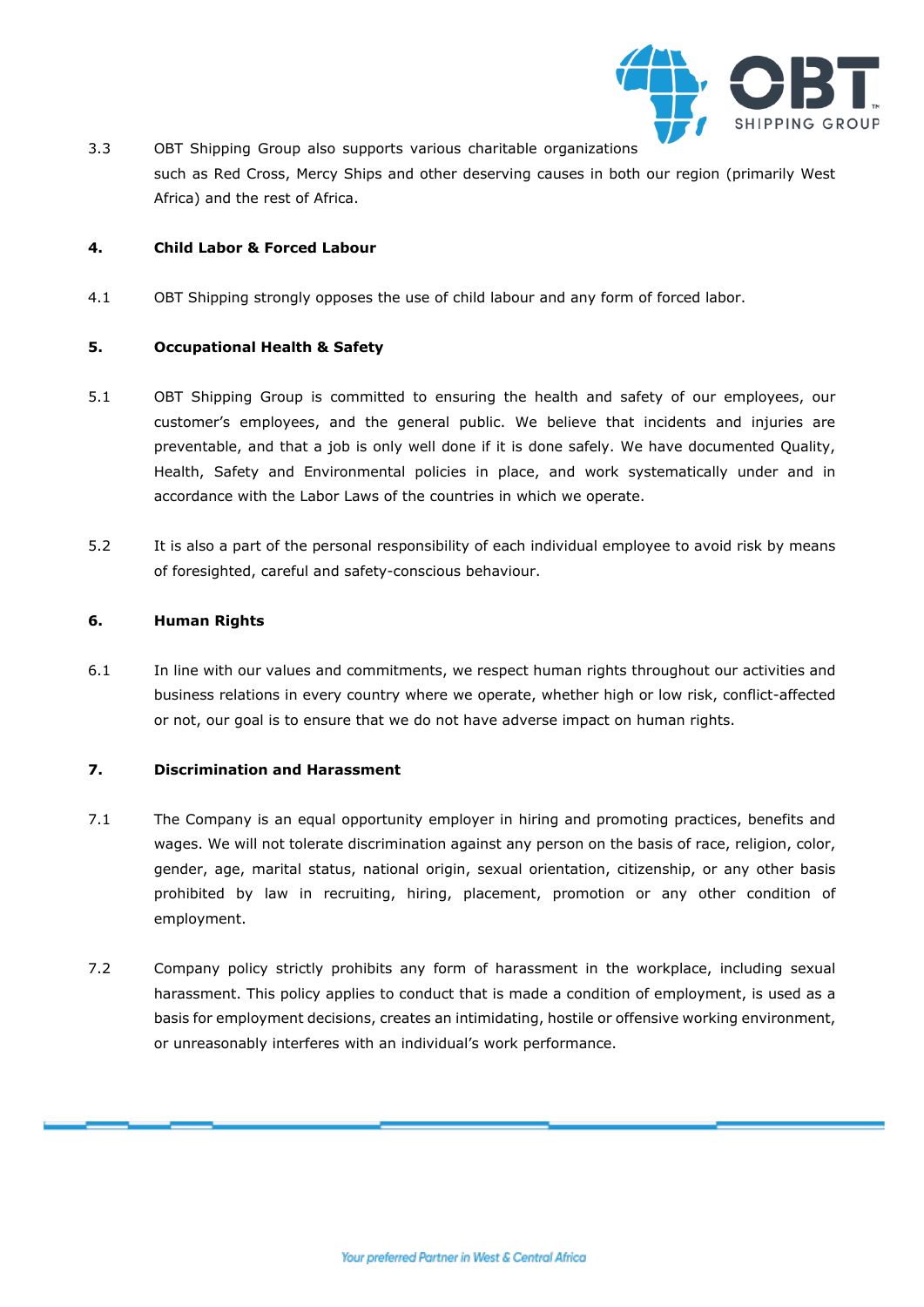

#### **8. Environmental Safety**

- 8.1 We are committed to conducting our business in an ethically and socially responsible manner, based on our corporate values and in ways that will protect the environment, appropriate to the nature, scale, and environmental impacts of our activities and service
- 8.2 Consequently, OBT Shipping plans and conducts its operations according to sound environmental principles. I.e. striving to always carry out work in a manner best calculated to minimize any adverse environmental effect, to prevent pollution of any kind, and to actively seek out ways of reducing environmental damage.

# **9. EMPLOYEES CONDUCT**

- 9.1 All employees are required to adhere and comply with the following regulations:
- 9.2 Employees behaviour
- 9.2.1 The employees are the most important asset for OBT Shipping Group and they act as ambassadors for the Company wherever they go. Therefore, we expect that they will focus on representing the Company in the best way possible at all times.
- 9.2.2 Each Relevant Person must realize that his/her behaviour will be attributed to the Company and can affect its reputation.
- 9.2.3 In order to live up to our values, we have a set of expectations to our employees. They have a key role in maintaining OBT Shipping Group's positive image. Therefore, we always expect that all employees will:
	- act loyally both professionally and privately
	- show pride in relation to the values of the company
	- communicate respectfully both internally as well as externally
- 9.3 Confidentiality
- 9.3.1 All employees shall handle confidential data with care and abide by laws and regulations regarding the collection and use of market data relating to suppliers, business partners and clients.
- 9.3.2 Any information announced or obtained internally is to be regarded as OBT Shipping Group's property and employees shall protect this information. If an employee suspects that confidential information has been leaked, the employee must inform its immediate Manager.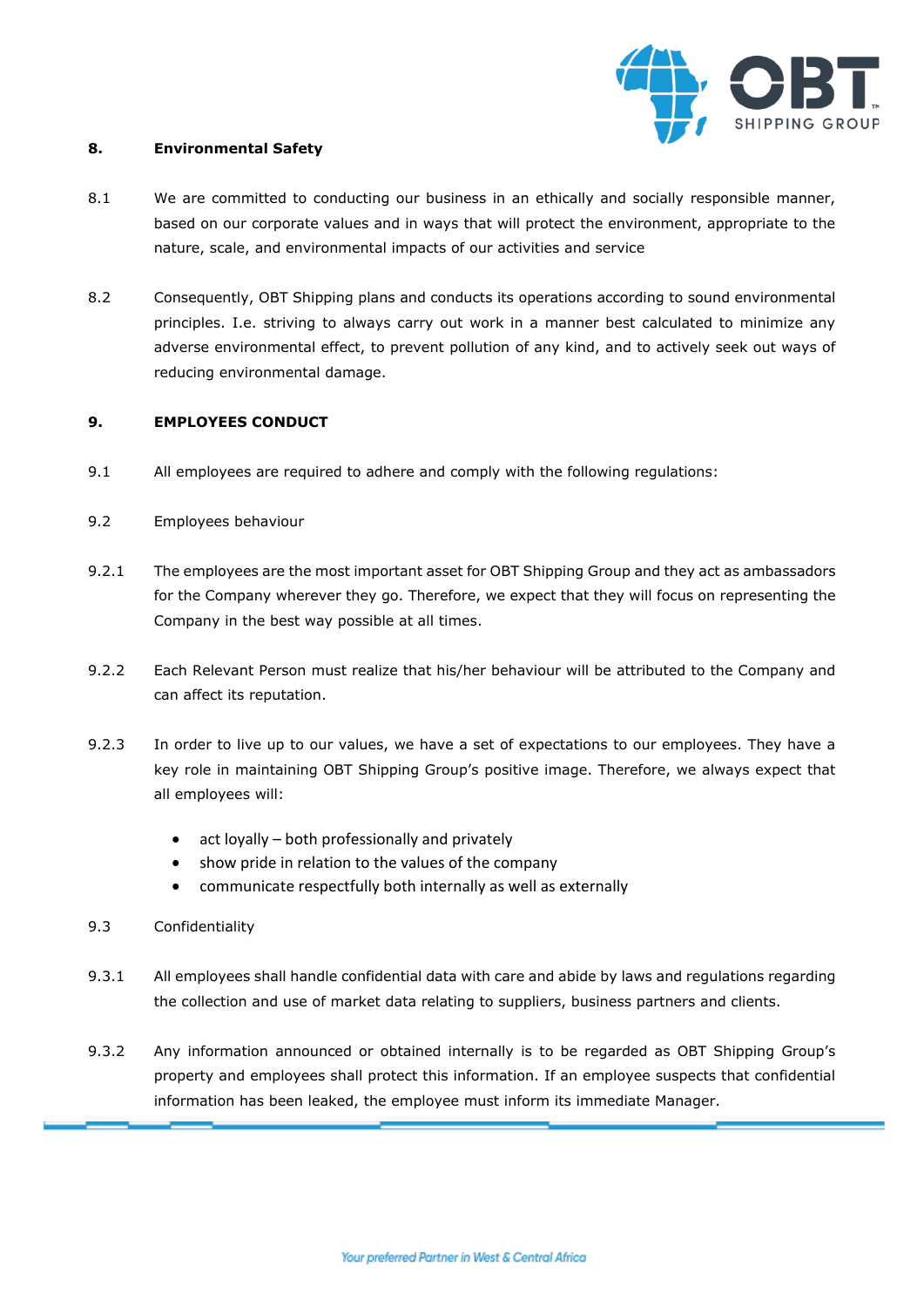

#### 9.4 Conflict of Interest

- 9.4.1 A conflict of interest occurs when an employee's private interests interfere, or even appears to interfere, with the interests of the Company as a whole. While it is not possible to describe every situation in which a conflict of interest may arise, employees must never use or attempt to use their position with the Company to obtain improper personal benefits.
- 9.4.2 No employee should become involved in any activity that would conflict or alter his judgement in performing his duties. Any employee who is aware of a conflict of interest, or is concerned that a conflict might develop, should discuss the matter with the immediate manager before taking further action.

#### 9.5 Gifts & Benefits

- 9.5.1 OBT Shipping Group complies with the anti-corruption laws of the countries in which it does business. OBT Shipping Group will not directly or indirectly offer or give anything of value to any government official, including employees of state-owned enterprises, for the purpose of influencing any act or decision in order to assist the Company in obtaining or retaining business or to direct business to anyone.
- 9.5.2 Exchanging commercially sensitive information with competitors, for example prices, costs, product launches or business plans, volumes, market share data is illegal and strictly prohibited.
- 9.5.3 The Companies prosperity is founded on customer satisfaction. OBT Shipping Group expects us to preserve the quality of our customer relations by maintaining business relationships that are based on integrity, fairness and mutual respect. Only clear, concrete, pertinent and honest information is to be given to customers. We must be careful to avoid making any statement to a customer that could be misinterpreted.
- 9.5.4 Suppliers of the Company are to be chosen in consideration of objective criteria, based on quality, reliability, price, utility and performance or service. Suppliers are to be treated justly, fairly and honestly. Fees and commissions are to be paid to consultants only in the course of ordinary business relations. Any fees must be substantiated by documentation demonstrating that the amount charged is commensurate with the value of the services rendered.
- 9.6 Accountability to Owners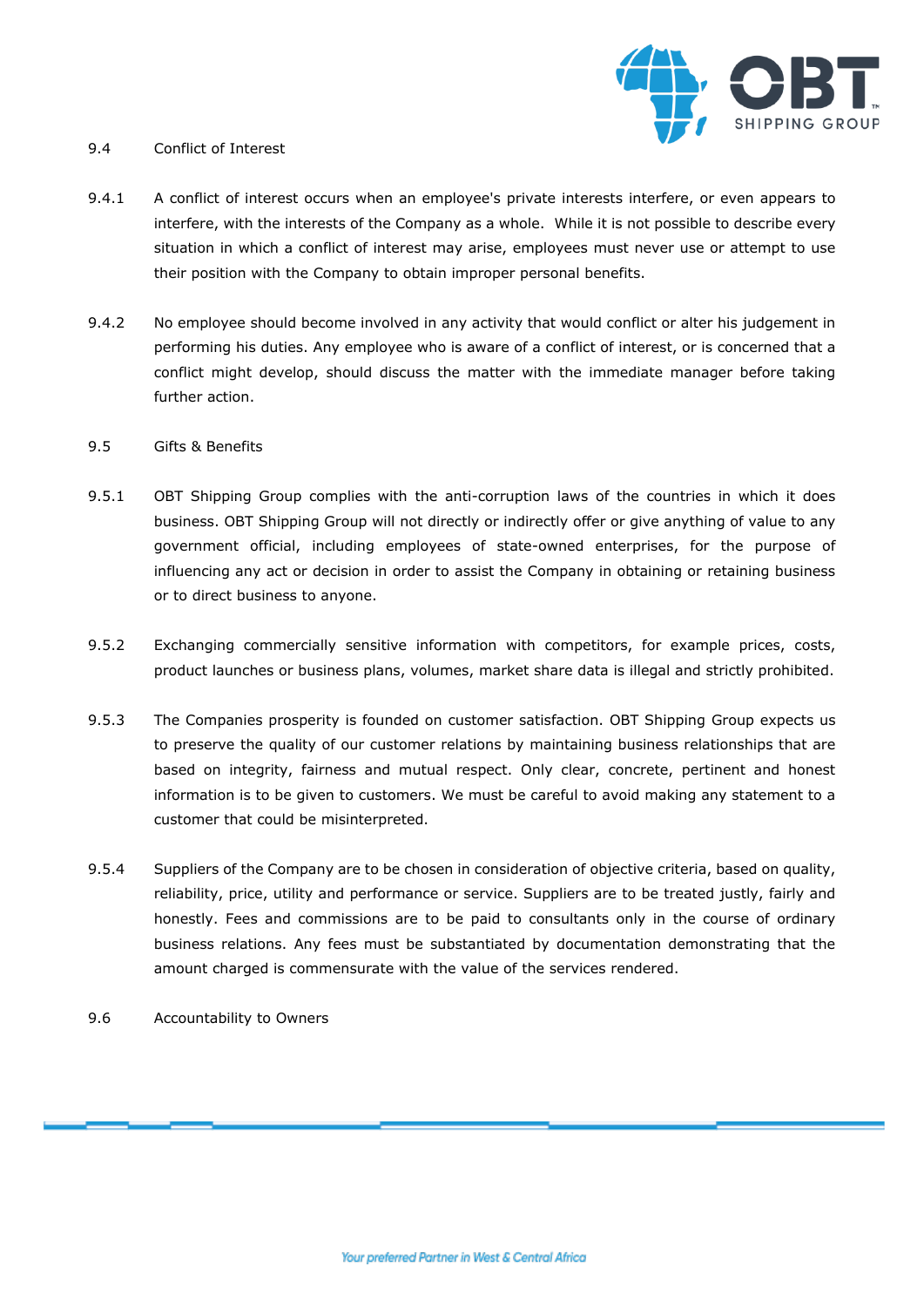

- 9.6.1 The activities of OBT Shipping Group are defined by responsibility and transparency to owners. Achieving a sustainable increase in the value of the Company and protecting its corporate assets are objectives of our corporate work.
- 9.7 Protection and proper use of Company assets
- 9.7.1 The Companies assets are only to be used for legitimate business purposes and only by authorized relevant persons or their authorized designees. This applies to tangible assets (such as equipment, office equipment, telephone, copy machines, etc.) and intangible assets (such as trade secrets and confidential information). These assets must not be removed from Company premises without the express permission of the head of department other than for work-related purposes. Data, programs or documents must be neither copied nor brought onto or removed from Company premises without permission other than for work-related purposes. Relevant persons have a responsibility to protect the Companies assets from theft and loss and to ensure their efficient and safe use. Theft, carelessness and waste have a direct impact on the Companies profitability. If a relevant person becomes aware of theft, waste or misuse of the Companies assets, such relevant person should report this to his or her manager or the management of OBT Shipping Group.

# 9.8 Reporting and Data Protection

- 9.8.1 Employees are responsible for ensuring that the disclosure in the Companies periodic reports is full, fair, accurate, timely and understandable. Records must be accurate. The books, records, files and statements of OBT Shipping Group must faithfully reflect the entirety of OBT Shipping Group's assets and liabilities, as well as all of its operations, transactions and any other items related to its business, without omission or concealment of any kind, in accordance with applicable standards and regulations. Employees have a duty to report to their supervisor any suspected false or misleading statements, documents or records made by any employees or directors in the company. All such reports will be treated in confidence.
- 9.8.2 The documents and data storage media used in the workplace must not come into the possession of unauthorized persons. Relevant persons must therefore keep them secure, must secure computer data through the use and frequent changing of passwords and shall not make copies of business papers or computer files other than for work-related purposes.

#### 9.9 Money Laundering

9.9.1 Money laundering occurs when a person carries out an act that is aimed at frustrating the identification of the origin, the tracing or the forfeiture of assets which he knows or must assume